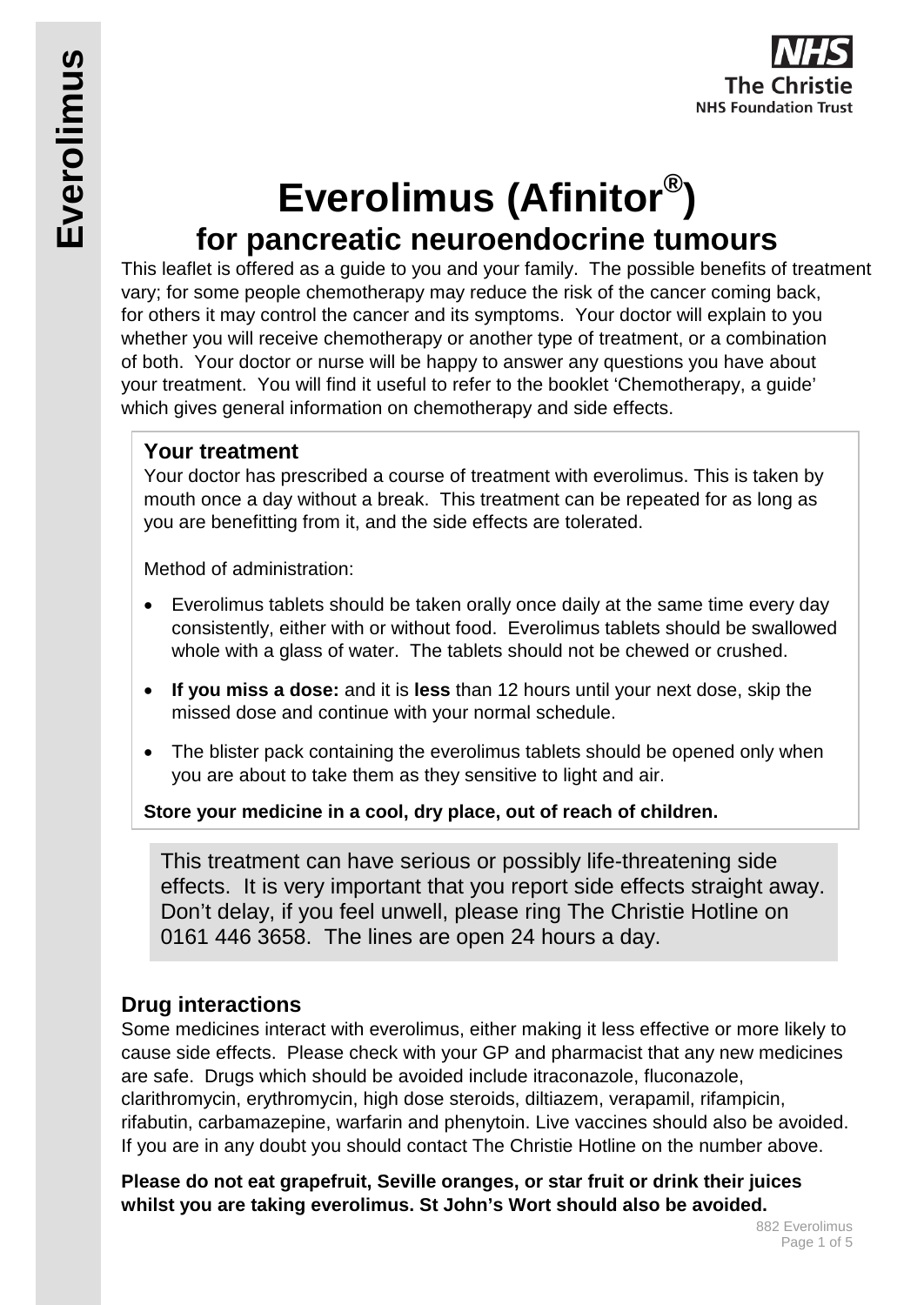#### **Risk of infection**

You are vulnerable to infection while you are having everolimus. Minor infections can become life-threatening in a matter of hours if left untreated. Symptoms of infection include fever, shivering, sweats, sore throat, diarrhoea, discomfort when you pass urine, cough or breathlessness. We recommend that you use a digital thermometer so you can check your temperature. You can buy one from your local chemist.

#### **If you feel unwell, you have symptoms of an infection or your temperature is 37.5ºC or above, or below 36ºC contact The Christie Hotline straight away**.

# **Possible side effects**

Everolimus can cause many different side effects. Some are more likely to occur than others. Everyone is different and not everyone gets all the side effects. Most side effects are usually temporary, but in some rare cases they can be life-threatening. It is important to tell your hospital doctor or nurse about any side effects so they can be monitored and, where possible, treated.

#### **Common side effects (more than 1 in 10)**

#### • **Stomatitis (sore mouth and mouth ulcers)**

Everolimus can cause a sore mouth and ulcers. Usually this is mild and responds to mouth washes. If it is severe enough to stop you eating and drinking normally, please contact The Christie.

#### • **Rash**

Everolimus may make you more sensitive to the sun and can cause a rash. If this is widespread, please contact The Christie. Sit in the shade, avoid too much sun and use a high factor sunblock cream. You may take anti-histamines if the rash is itchy, and you may use non-perfumed moisturising cream to soothe the skin.

#### • **Diarrhoea**

Mild diarrhoea is common. Anti-diarrhoeal tablets (loperamide) can be prescribed to control your symptoms. Severe diarrhoea is less common. Severe diarrhoea can stop you eating, or make you dehydrated, which can make you feel weak and dizzy. If the diarrhoea is severe or persistent contact The Christie.

#### • **Tiredness or fatigue**

Everolimus may make you feel tired and lacking in energy, but we would not expect you to be in bed during the daytime. Try to take rest and get help with household chores. If necessary take time off work. Gentle exercise such as walking can be beneficial. Taking your tablets at bedtime instead of after breakfast can help.

#### • **Delayed wound healing**

Everolimus also delays wound healing. **The tablets will usually have to be stopped before and after surgery or dental extraction,** and should not usually be taken if you have an open wound, leg ulcer or pressure sore. Let your nurse or doctor know if any of these issues occur.

#### • **Anaemia**

While having this treatment you may become anaemic. This may make you feel tired and breathless. Let your nurse or doctor know if these symptoms are a problem. You may need a blood transfusion.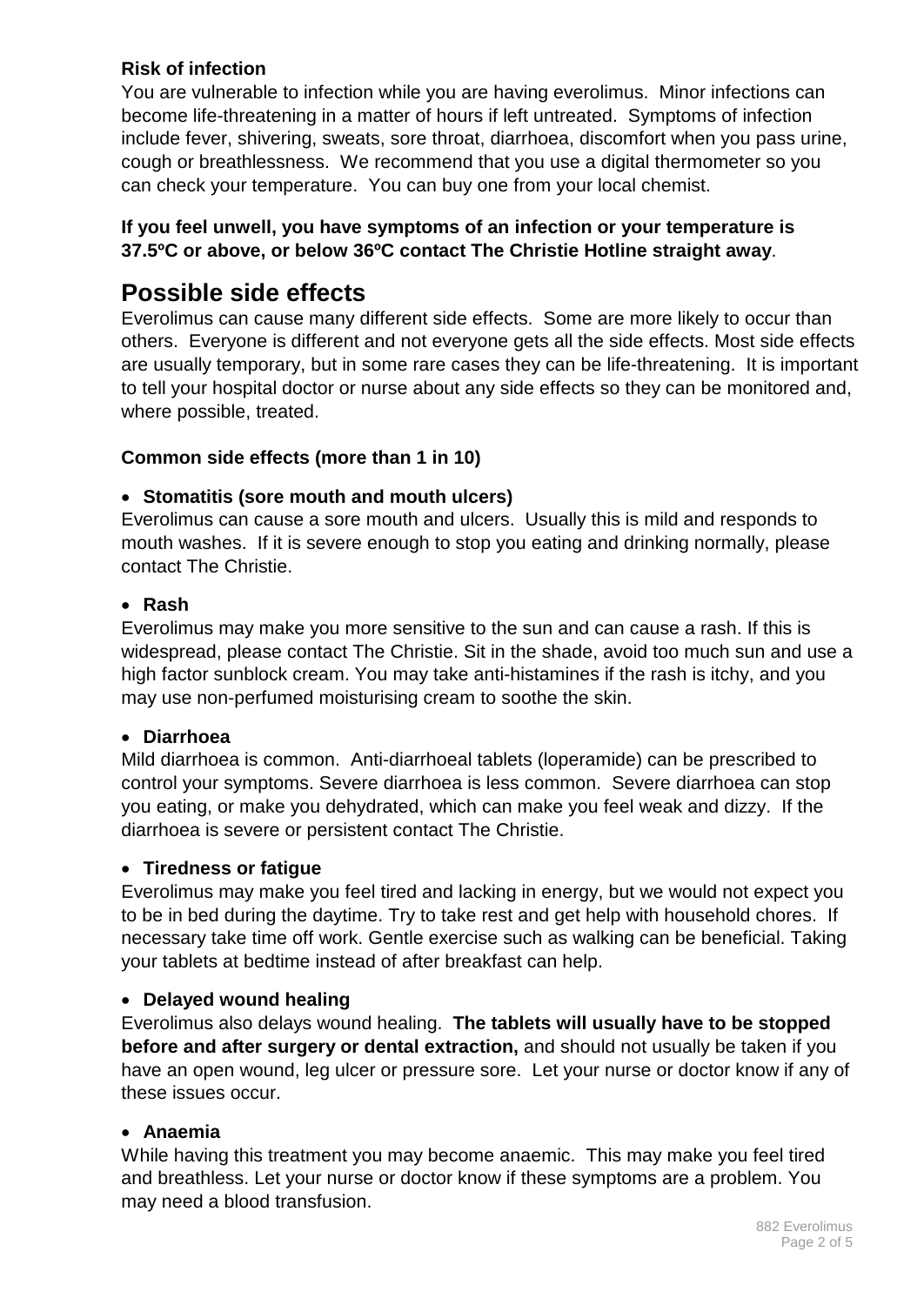#### • **Raised blood sugar**

If you are a diabetic, you may notice that your blood sugar readings are higher than usual. Please discuss this with your doctor if it occurs. Your diabetes medication may need to be reviewed.

#### **Uncommon side effects (less than 1 in 10)**

#### • **Prone to bleeding**

Everolimus can make you prone to bleeding. You may have bruising or bleeding, for example, from the nose, gums or in the urine. Contact The Christie Hotline if this occurs. A small number of patients have experienced serious bleeding complications.

#### • **Nausea and vomiting**

This is not a common problem but, if this does occur, you can be prescribed some antisickness tablets by your doctor.

#### • **Pneumonitis (breathlessness)**

Some patients may experience a feeling of breathlessness, or develop a cough. If this happens please tell your doctor, or contact The Christie so that investigations and treatment can be undertaken.

#### • **Fluid retention (swelling of the ankles)**

Sometimes everolimus may cause your feet/legs to become swollen. If this is mild, no specific treatment is needed. Keeping your feet and legs raised may help. Tell your doctor if the swelling is severe.

#### **Rare side effects (less than 1 in 100)**

#### • **Raised cholesterol**

Your cholesterol level may become raised whilst you are taking everolimus. This is checked on regular occasions when you visit The Christie. Your doctor will advise if any treatment is necessary.

#### • **Reactivation of hepatitis**

There have been rare reports of reactivation of viral hepatitis (for example, hepatitis B or C). Please tell your doctor if you have ever been diagnosed with hepatitis.

#### **Serious and potentially life threatening side effects**

In a small proportion of patients anti-cancer therapy can result in very severe side effects which may rarely result in death. The team caring for you will discuss the risk of these side effects with you.

## **Late side effects**

Some side effects may become evident only after a number of years. In reaching any decision with you about treatment, the potential benefit you receive from treatment will be weighed against the risks of serious long term side effects to the heart, lungs, kidneys and bone marrow. With some drugs there is also a small but definite risk of developing another cancer. If any of these problems specifically applies to you, the doctor will discuss these with you and note this on your consent form.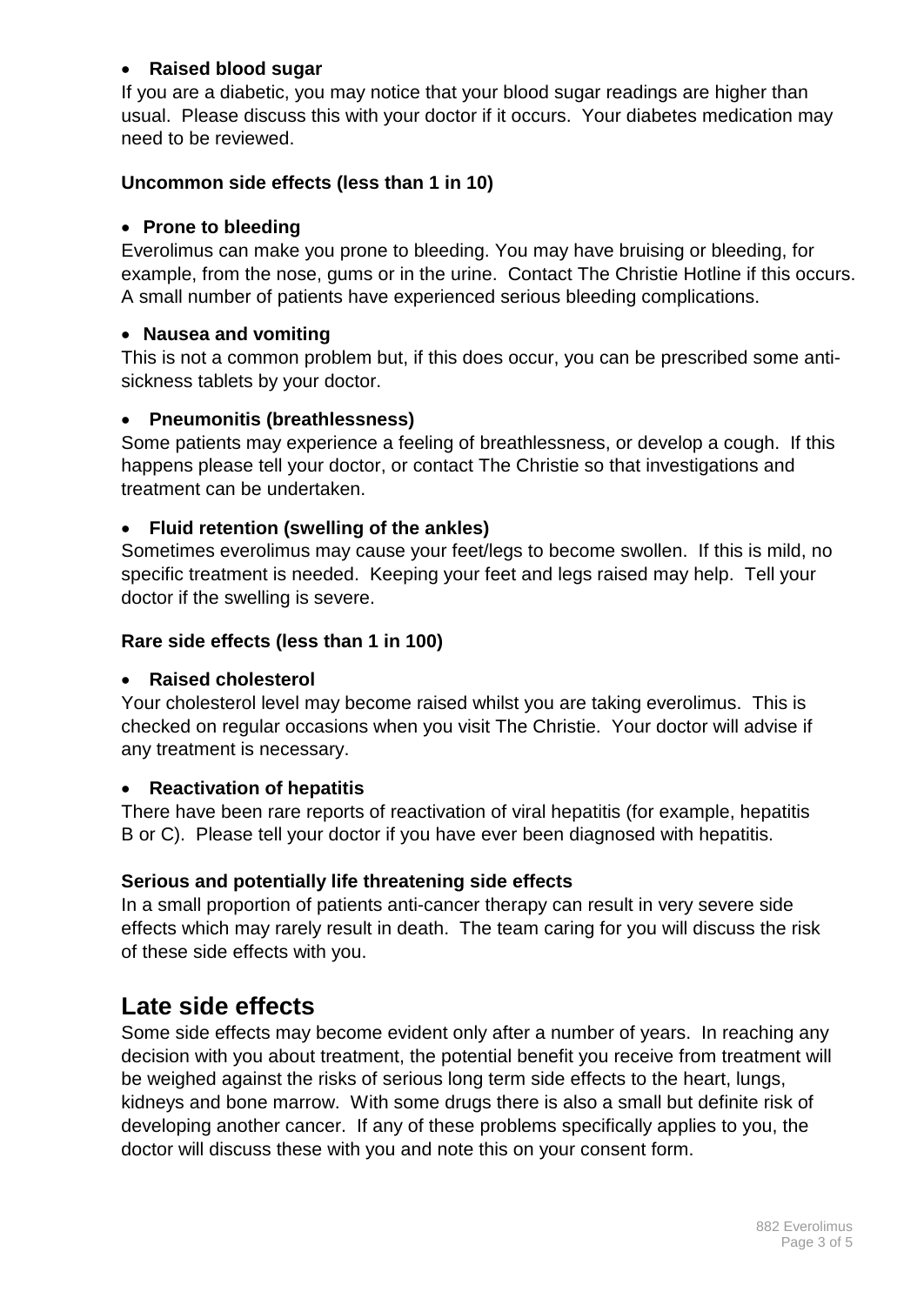# **Sex, contraception & fertility**

**Protecting your partner and contraception:** We recommend that you or your partner use a condom during sexual intercourse while you are having the course of everolimus, and for 8 weeks following treatment. Anti-cancer drugs may be dangerous to unborn babies and this will also protect you and your partner from any drugs that may be present in semen and in the vagina. If you suspect that you may be pregnant please tell your doctor immediately.

**Fertility:** Everolimus may affect your ability to have children. Your doctor or nurse should have discussed this with you. If not, please ask them before you start treatment.

#### **Contacts**

If you have any general questions or concerns about your treatment, please ring the area where you are having treatment:

- Administration enquiries **0161 918 7606/7610**
- Chemotherapy nurse: **0161 918 7171**
- Clinical trials unit **0161 918 7663**

For advice ring The Christie Hotline on **0161 446 3658** (24 hours)

Your consultant is: ..................................................................... Your hospital number is: ...........................................................

Your key worker is: ....................................................................